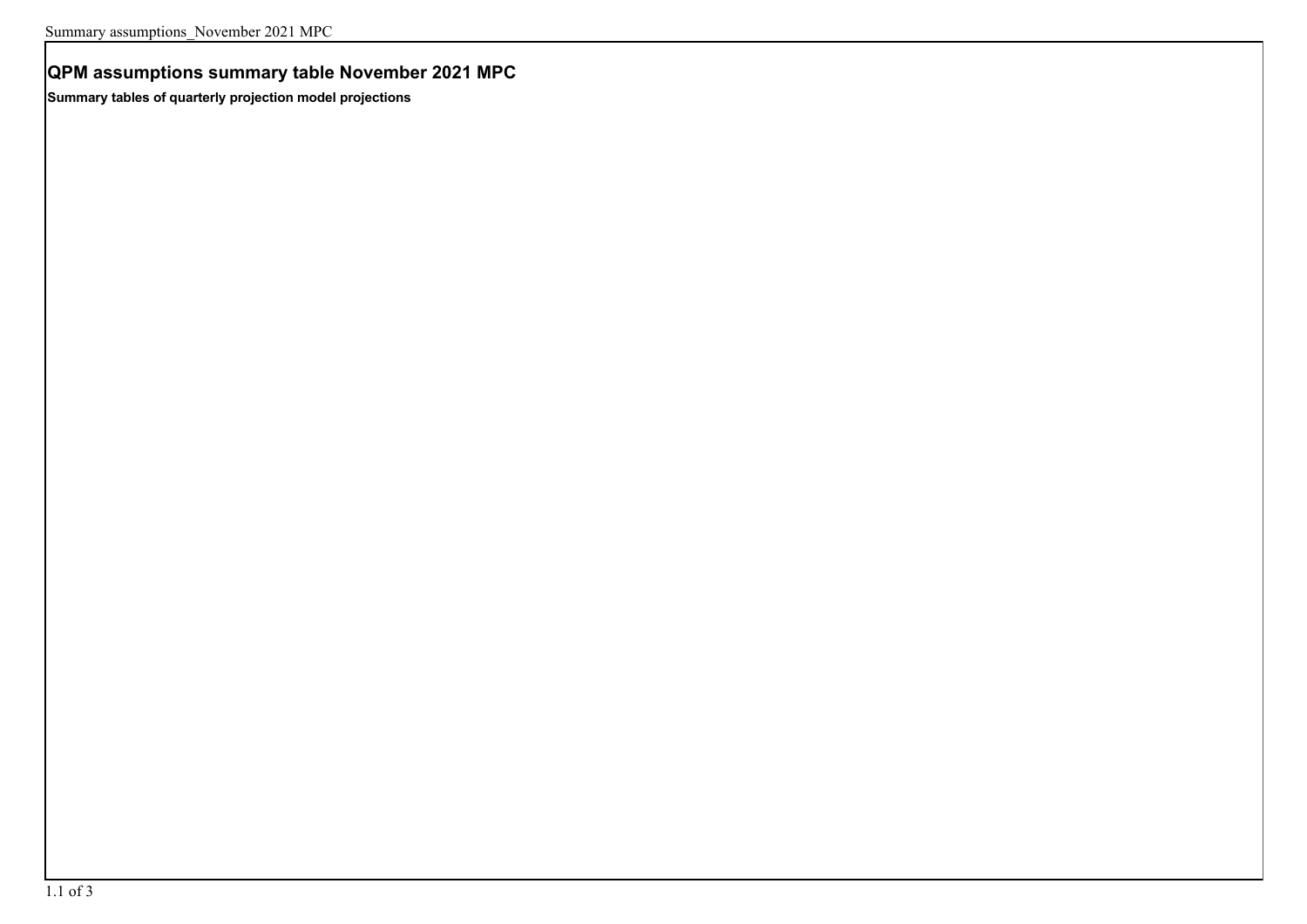## Summary assumptions\_November 2021 MPC

### **Summary of assumptions**

*\* Figures below the assumption in parentheses represents the previous MPC assumption*

| ' Figures below the assumption in parentneses represents the previous MPC assumption<br>1. Foreign sector assumptions |            |           |            |           |            |            |        |
|-----------------------------------------------------------------------------------------------------------------------|------------|-----------|------------|-----------|------------|------------|--------|
|                                                                                                                       | Actual     |           |            | Forecast  |            |            |        |
| Percentage changes<br>(unless otherwise indicated)                                                                    | 2018       | 2019      | 2020       | 2021      | 2022       | 2023       | 2024   |
| 1. Real GDP growth in South Africa's major trading partner<br>countries                                               | 3.3%       | 2.2%      | $-2.8%$    | 6.3%      | 4.4%       | 3.3%       | 2.7%   |
|                                                                                                                       | $(3.3\%)$  | $(2.2\%)$ | $(-2.9%)$  | (6.2%)    | (4.4%)     | (3.4%)     |        |
| 2. Output gap in South Africa's major trading partner countries                                                       | 0.8%       | 0.6%      | $-3.1%$    | $-1.5%$   | 0.3%       | 1.3%       | 0.8%   |
|                                                                                                                       | (0.8%)     | $(0.6\%)$ | $(-3.1\%)$ | $(-1.4%)$ | (0.4%      | (1.5%)     |        |
| 3. International commodity prices in US\$ (excludes oil but<br>includes petroleum products)                           | 11.5%      | $-1.2%$   | 25.5%      | 45.6%     | $-20.2%$   | $-2.2%$    | 1.5%   |
|                                                                                                                       | (11.5%)    | $(-1.2%)$ | $(25.5\%)$ | (48.3%)   | $(-20.1%)$ | $(-2.7%)$  |        |
| 4. Brent crude (US\$/barrel)                                                                                          | \$71.0     | \$64.4    | \$41.8     | \$71.5    | \$73.0     | \$68.0     | \$65.0 |
|                                                                                                                       | (\$71.0)   | (\$64.4)  | (\$41.8)   | (\$69.0)  | (\$67.0)   | (\$65.0)   |        |
| 5. World food prices (US\$)                                                                                           | $-2.2%$    | $-0.8%$   | 3.1%       | 25.4%     | $-4.6%$    | 1.6%       | 1.2%   |
|                                                                                                                       | $(-2.2\%)$ | $(-0.8%)$ | $(3.1\%)$  | (13.4%)   | $(-3.1\%)$ | (1.5%)     |        |
| 6. International consumer prices                                                                                      | 2.0%       | 1.4%      | 0.7%       | 2.9%      | 2.4%       | 1.8%       | 1.6%   |
|                                                                                                                       | $(2.0\%)$  | $(1.4\%)$ | (0.7%      | (2.4%)    | $(2.0\%)$  | (1.8%)     |        |
| 7. International policy interest rate                                                                                 | 0.9%       | 1.1%      | 0.2%       | 0.1%      | 0.1%       | 0.6%       | 1.1%   |
|                                                                                                                       | $(0.9\%)$  | $(1.1\%)$ | (0.2%)     | $(0.0\%)$ | $(0.0\%)$  | $(0.1\%)$  |        |
| 2. Domestic sector assumptions                                                                                        |            |           |            |           |            |            |        |
|                                                                                                                       | Actual     |           |            | Forecast  |            |            |        |
| Percentage changes<br>(unless otherwise indicated)                                                                    | 2018       | 2019      | 2020       | 2021      | 2022       | 2023       | 2024   |
| 1.<br>Electricity price                                                                                               | 5.2%       | 9.6%      | 9.1%       | 10.2%     | 14.5%      | 12.3%      | 10.0%  |
|                                                                                                                       | $(5.2\%)$  | $(9.6\%)$ | $(9.1\%)$  | (10.1%)   | (11.8%)    | $(10.0\%)$ |        |
| II 2.<br>Fuel taxes and levies                                                                                        | 9.9%       | 5.8%      | 5.7%       | 5.7%      | 4.8%       | 4.7%       | 4.5%   |
|                                                                                                                       | $(9.9\%)$  | (5.8%)    | (5.7%)     | (5.8%)    | (5.7%)     | (4.7%)     |        |
| $\parallel$ 3.<br>Potential growth                                                                                    | 1.2%       | 0.3%      | $-3.1%$    | 3.4%      | 0.8%       | 0.8%       | 1.1%   |
|                                                                                                                       | $(1.2\%)$  | $(0.3\%)$ | $(-3.1\%)$ | (3.4%)    | (0.8%)     | (0.8%)     |        |
| $\parallel$ 4.<br>Inflation target midpoint                                                                           | 4.5%       | 4.5%      | 4.5%       | 4.5%      | 4.5%       | 4.5%       | 4.5%   |
|                                                                                                                       | $(4.5\%)$  | $(4.5\%)$ | (4.5%)     | (4.5%)    | (4.5%)     | (4.5%)     | (4.5%) |
| $\vert 5.$<br>Neutral real interest rate                                                                              | 1.9%       | 2.1%      | 2.0%       | 2.1%      | 2.3%       | 2.3%       | 2.4%   |
|                                                                                                                       | $(1.9\%)$  | $(2.1\%)$ | $(2.0\%)$  | $(2.1\%)$ | (2.3%)     | (2.3%)     |        |